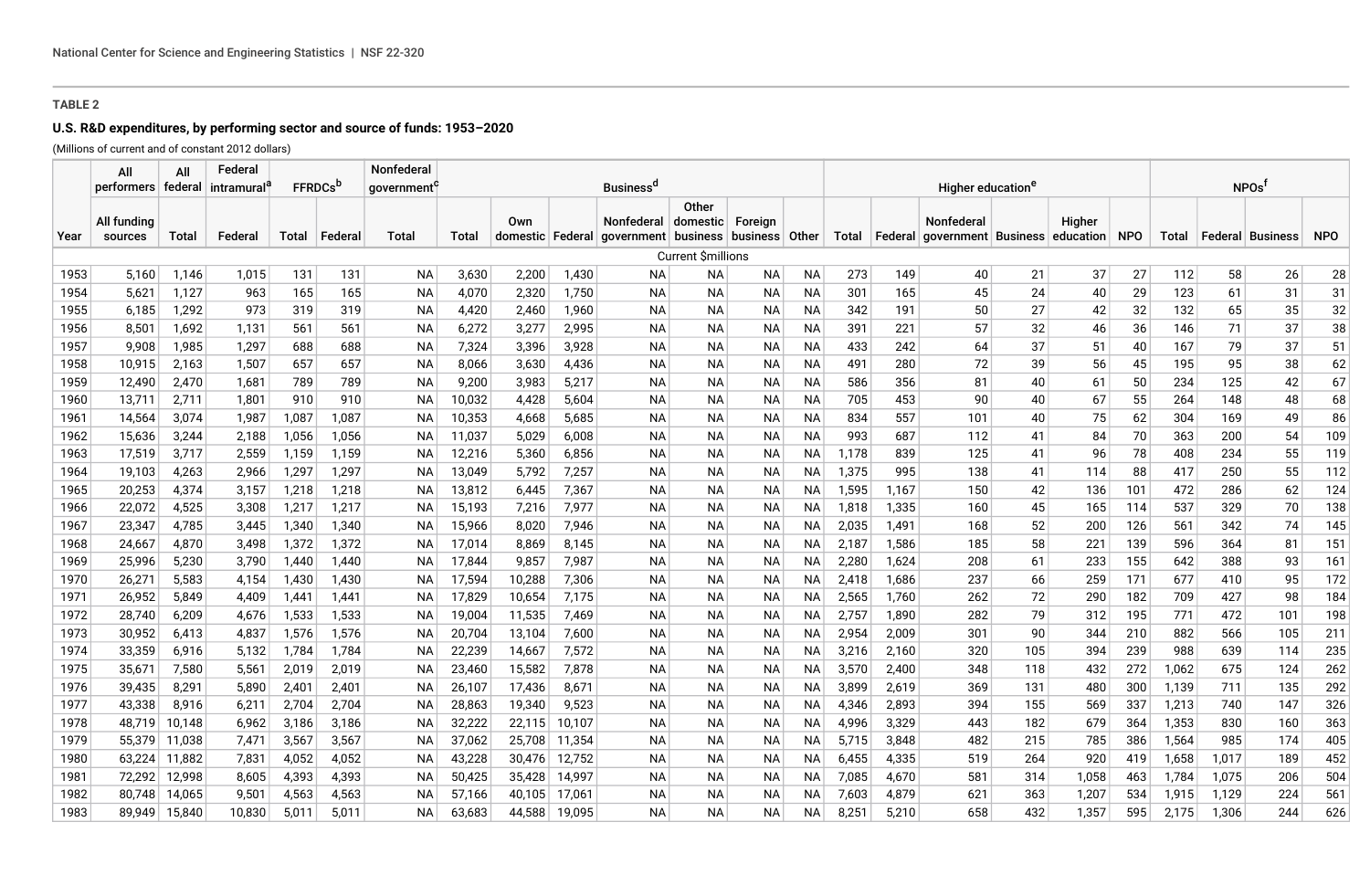# **U.S. R&D expenditures, by performing sector and source of funds: 1953–2020**

(Millions of current and of constant 2012 dollars) Federal Tradental

|      | All<br>performers   federal   intramural' | All    | Federal |        | <b>FFRDCs</b> <sup>D</sup> | Nonfederal<br><b>Business</b> <sup>a</sup><br>government' |         |                           |        |                                                          |           |           |           |                |         | Higher education <sup>e</sup>     |       | NPOs <sup>1</sup>   |             |        |       |                  |              |
|------|-------------------------------------------|--------|---------|--------|----------------------------|-----------------------------------------------------------|---------|---------------------------|--------|----------------------------------------------------------|-----------|-----------|-----------|----------------|---------|-----------------------------------|-------|---------------------|-------------|--------|-------|------------------|--------------|
| Year | All fundina<br>sources                    | Total  | Federal | Total  | Federal                    | Total                                                     | Total   | Own<br>domestic   Federal |        | Nonfederal   domestic   Foreign<br>qovernment   business | Other     | business  | Other     | Total          | Federal | Nonfederal<br>qovernment Business |       | Higher<br>education | <b>NPO</b>  | Total  |       | Federal Business | <b>NPO</b>   |
| 1984 | 102,244                                   | 17,518 | 11,916  | 5,602  | 5,602                      | <b>NA</b>                                                 | 73,061  | 51.404                    | 21,657 | NA.                                                      | NA        | NA        | <b>NA</b> | 9,154          | 5,748   | 721                               | 518   | 1,514               | 654         | 2,511  | 1,548 | 265              | 698          |
| 1985 | 114,671                                   | 19,227 | 13,093  | 6,134  | 6,134                      | ΝA                                                        | 82,376  | 57,043                    | 25,333 | NA.                                                      | ΝA        | ΝA        | NA.       | 10,308         | 6,388   | 834                               | 630   | 1,743               | 713         | 2,761  | 1,694 | 289              | 778          |
| 1986 | 120,249                                   | 19,909 | 13,505  | 6,405  | 6,405                      | ΝA                                                        | 85,932  | 59,932                    | 26,000 | NА                                                       | NA        | ΝA        | NA I      | 11,540         | 7,028   | 969                               | 745   | 2,019               | 780         | 2,867  | 1,686 | 314              | 867          |
| 1987 | 126,360                                   | 20,380 | 13,588  | 6,792  | 6,792                      | ΝA                                                        | 90,160  | 61,403                    | 28,757 | <b>NA</b>                                                | <b>NA</b> | NA        | NA.       | 12,807         | 7,768   | 1,065                             | 831   | 2,262               | 882         | 3,013  | 1,704 | 342              | 967          |
| 1988 | 133,881                                   | 21,555 | 14,342  | 7,212  | 7,212                      | ΝA                                                        | 94,893  | 66,672                    | 28,221 | ΝA                                                       | ΝA        | ΝA        | NA.       | 14,221         | 8,593   | 1,165                             | 933   | 2,527               | 1,003       | 3,212  | 1,762 | 372              | 1,078        |
| 1989 | 141,891                                   | 22,728 | 15,231  | 7,497  | 7,497                      | ΝA                                                        | 99,860  | 73,501                    | 26,359 | <b>NA</b>                                                | NA        | ΝA        | NA        | 15,634         | 9,317   | 1,274                             | 1,061 | 2,852 1,131         |             | 3,669  | 2,062 | 405              | 1,202        |
| 1990 | 151,993                                   | 23,524 | 15,671  | 7,853  | 7,853                      | ΝA                                                        | 107,404 | 81,602                    | 25,802 | ΝA                                                       | ΝA        | NA        | NA.       | 16,939         | 9,939   | 1,399                             | 1,166 | $3,187$ 1,249       |             | 4,126  | 2,346 | 440              | 1,340        |
| 1991 | 160,876                                   | 23,343 | 15,249  | 8,093  | 8,093                      | ΝA                                                        | 114,675 | 90,580                    | 24,095 | <b>NA</b>                                                | <b>NA</b> | <b>NA</b> | NA        | 18,206         | 10,667  | 1,483                             | 1,242 | 3,458               | 1,358       | 4,652  | 2,679 | 479              | 1,494        |
| 1992 | 165,350                                   | 24,212 | 15,853  | 8,360  | 8,360                      | ΝA                                                        | 116,757 | 94,388                    | 22,369 | ΝA                                                       | <b>NA</b> | NA        | NA.       | 19,388         | 11,528  | 1,525                             | 1,320 |                     | 3,569 1,448 | 4.993  | 2,806 | 521              | 1,666        |
| 1993 | 165,730                                   | 24,534 | 16,531  | 8,003  | 8,003                      | ΝA                                                        | 115,435 | 94,591                    | 20,844 | ΝA                                                       | NA        | NA        | NA.       | 20,495         | 12,307  | 1,557                             | 1,392 | 3,709 1,531         |             | 5,267  | 2,843 | 567              | 1,857        |
| 1994 | 169,207                                   | 24,610 | 16,355  | 8,254  | 8,254                      | ΝA                                                        | 117,392 | 97,131                    | 20,261 | <b>NA</b>                                                | NA        | ΝA        | NA        | 21,607         | 12,996  | 1,623                             | 1,456 | 3,938 1,595         |             | 5,599  | 2,911 | 617              | 2,071        |
| 1995 | 183,625                                   | 25,352 | 16,904  | 8,448  | 8,448                      | ΝA                                                        | 129,830 | 108,652 21,178            |        | <b>NA</b>                                                | <b>NA</b> | NA        | NA I      | 22,617         | 13,592  | 1,751                             | 1,548 | 4,110   1,617       |             | 5,827  | 2,847 | 671              | 2,308        |
| 1996 | 197,346                                   | 25,049 | 16,585  | 8,464  | 8,464                      | ΝA                                                        | 142,37' | 121,015 21,356            |        | ΝA                                                       | ΝA        | NA.       | NA I      | 23,718         | 14,084  | 1,861                             | 1,672 |                     | 4,436 1,666 | 6,209  | 2,905 | 730              | 2,574        |
| 1997 | 211,894                                   | 25,232 | 16,819  | 8,413  | 8,413                      | ΝA                                                        | 155,409 | 133,611                   | 21,798 | <b>NA</b>                                                | NA        | NA        | NA l      | 24,627         | 14,317  | 1,902                             | 1,788 | 4,852 1,767         |             | 6,626  | 3,014 | 809              | 2,804        |
| 1998 | 225,759                                   | 25,843 | 17,362  | 8,480  | 8,480                      | ΝA                                                        | 167,102 | 145,016                   | 22,086 | ΝA                                                       | <b>NA</b> | NA        | NA I      | 25,583         | 14,699  | 1,920                             | 1,898 | 5,193 1,871         |             | 7,232  | 3,281 | 859              | 3,092        |
| 1999 | 244,451                                   | 26,846 | 18,142  | 8,704  | 8,704                      | ΝA                                                        | 182,090 | 161,594                   | 20,496 | ΝA                                                       | ΝA        | NA.       | NA I      | 27,475         | 15,714  | 2,036                             | 2,020 | 5,654               | 2,050       | 8,040  | 3,761 | 931              | 3,349        |
| 2000 | 267,950                                   | 28,516 | 19,247  | 9,269  | 9,269                      | ΝA                                                        | 199,961 | 182,844                   | 17,117 | NА                                                       | ΝA        | ΝA        | NA.       | 29,916         | 17,095  | 2,182                             | 2,112 | 6,270               | 2,258       | 9,557  | 4,510 | 1,020            | 4,027        |
| 2001 | 278,539                                   | 32,812 | 22,374  | 10,438 | 10,056                     | ΝA                                                        | 202,017 | 185,118                   | 16.899 | ΝA                                                       | <b>NA</b> | NA        | NA I      | 32,750         | 18,976  | 2,319                             | 2,120 | 6.874               | 2,461       | 10,960 | 5,488 | 1,029            | 4,443        |
| 2002 | 277,911                                   | 35,482 | 23,798  | 11,684 | 11,242                     | ΝA                                                        | 193,868 | 177,467                   | 16,401 | ΝA                                                       | ΝA        | NA.       | NA I      | 36,684         | 21,655  | 2,521                             | 2,103 |                     | 7,673 2,732 | 11,878 | 5,778 | 998              | 5,102        |
| 2003 | 291.365                                   | 37,235 | 24,982  | 12,253 | 11.841                     | ΝA                                                        | 200,724 | 182,926                   | 17.798 | <b>NA</b>                                                | <b>NA</b> | NA        | NA I      | 40,577         | 24,567  | 2,756                             | 2,090 |                     | 8,286 2,879 | 12.829 | 5,945 | 1,020            | 5,864        |
| 2004 | 302,731                                   | 37,685 | 24,898  | 12,788 | 12,471                     | ΝA                                                        | 208,30  | 188,035                   | 20,266 | ΝA                                                       | <b>NA</b> | NA        | NA I      | 43,296         | 26,624  | 2,896                             | 2,148 | 8,637               | 2,993       | 13,448 | 6,537 | 1,041            | 5,870        |
| 2005 | 325,288                                   | 39,568 | 26,322  | 13,246 | 12,894                     | ΝA                                                        | 226,159 | 204,250                   | 21,909 | NА                                                       | <b>NA</b> | ΝA        | NA l      | 45,490         | 27,743  | 2,945                             | 2,279 |                     | 9,353 3,170 | 14,072 | 6,545 | 1,107            | 6,420        |
| 2006 | 350,908                                   | 41,610 | 28,240  | 13,370 | 12,969                     | 309                                                       | 247,669 | 223,365                   | 24,304 | <b>NA</b>                                                | <b>NA</b> | NA        | NA I      | 47,369         | 28,277  | 3,059                             | 2,464 | 10,176 3,394        |             | 13,952 | 6,044 | 1,182            | 6,726        |
| 2007 | 377,890                                   | 44,132 | 29,859  | 14,273 | 13,845                     | 388                                                       | 269,267 | 242,682                   | 26,585 | ΝA                                                       | <b>NA</b> | <b>NA</b> | NA.       | 49.430         | 28,725  | 3,308                             | 2,697 | 10,933 3,767        |             | 14,674 | 5,980 | 1,257            | 7,438        |
| 2008 | 404,777                                   | 45,649 | 29,839  | 15,810 | 15,369                     | 491                                                       | 290,680 | 225,848                   | 36,360 | 306                                                      | 12,181    | 15,533    | 452       | 52,054         | 29,635  | 3,567                             | 2,954 | 11,738 4,161        |             | 15,903 | 6,236 | 1,305            | 8,362        |
| 2009 | 402,932                                   | 47,572 | 30,560  | 17,013 | 16,571                     | 606                                                       | 282,393 | 221,104                   | 39,573 | 195                                                      | 9,567     | 11,464    | 490       | 54.909         | 31.741  | 3,680                             | 3,032 | 12,057 4,400        |             | 17.452 | 7,097 | 1,258            | 9,097        |
| 2010 | 406,600                                   | 50,798 | 31,970  | 18,828 | 18,409                     | 691                                                       | 278,977 | 218,187                   | 34,199 | 156                                                      | 11,013    | 14,534    | 888       | 58,084         | 34,682  | 3,674                             | 2,953 | 12,262 4,515        |             | 18,050 | 7,093 | 1,266            | 9,691        |
| 2011 | 426,215                                   | 53,524 | 34,950  | 18,574 | 18,176                     | 694                                                       | 294,092 | 235,426                   | 31,309 | 321                                                      | 11,124    | 15,349    | 563       | 60,088         | 35,742  | 3,616                             | 2,999 | 13,103              | 4,629       | 17,817 | 6,564 | 1,340            | 9,913        |
| 2012 | 433,716                                   | 52,144 | 34,017  | 18,128 | 17,727                     | 665                                                       | 302,25  | 242,674                   | 30,621 | 157                                                      | 11,624    | 16,699    |           | 476 60,895     | 34,967  | 3,560                             | 3,170 | 14,300              | 4,899       | 17,762 | 6,239 | 1,376            | 10,147       |
| 2013 | 454,271                                   | 51,086 | 33,406  | 17,680 | 17,296                     | 620                                                       | 322,528 | 259,908                   | 29,362 | 194                                                      | 13,450    | 18,796    | 818       | 61,548         | 33,840  | 3,642                             | 3,376 | 15,378 5,313        |             | 18,489 | 5,970 | 1,464            | 11,056       |
| 2014 | 475,969                                   | 52,687 | 34,783  | 17,903 | 17,523                     | 583                                                       | 340,728 | 277,272                   | 26,554 | 138                                                      | 13,227    | 22,544    | 993       | 62,351         | 33,125  | 3,714                             | 3,602 | 16,210              | 5,701       | 19,620 | 6,135 | 1,548            | 11,937       |
| 2015 | 494.499                                   | 52,847 | 34,199  | 18,649 | 18.287                     | 595                                                       | 355,821 | 289,892 26,990            |        | 127                                                      | 14,595    | 23,102    |           | $1,115$ 64,635 | 33,564  | 3.782                             | 3,844 | 17,292 6,154        |             | 20,601 | 6,247 |                  | 1,605 12,749 |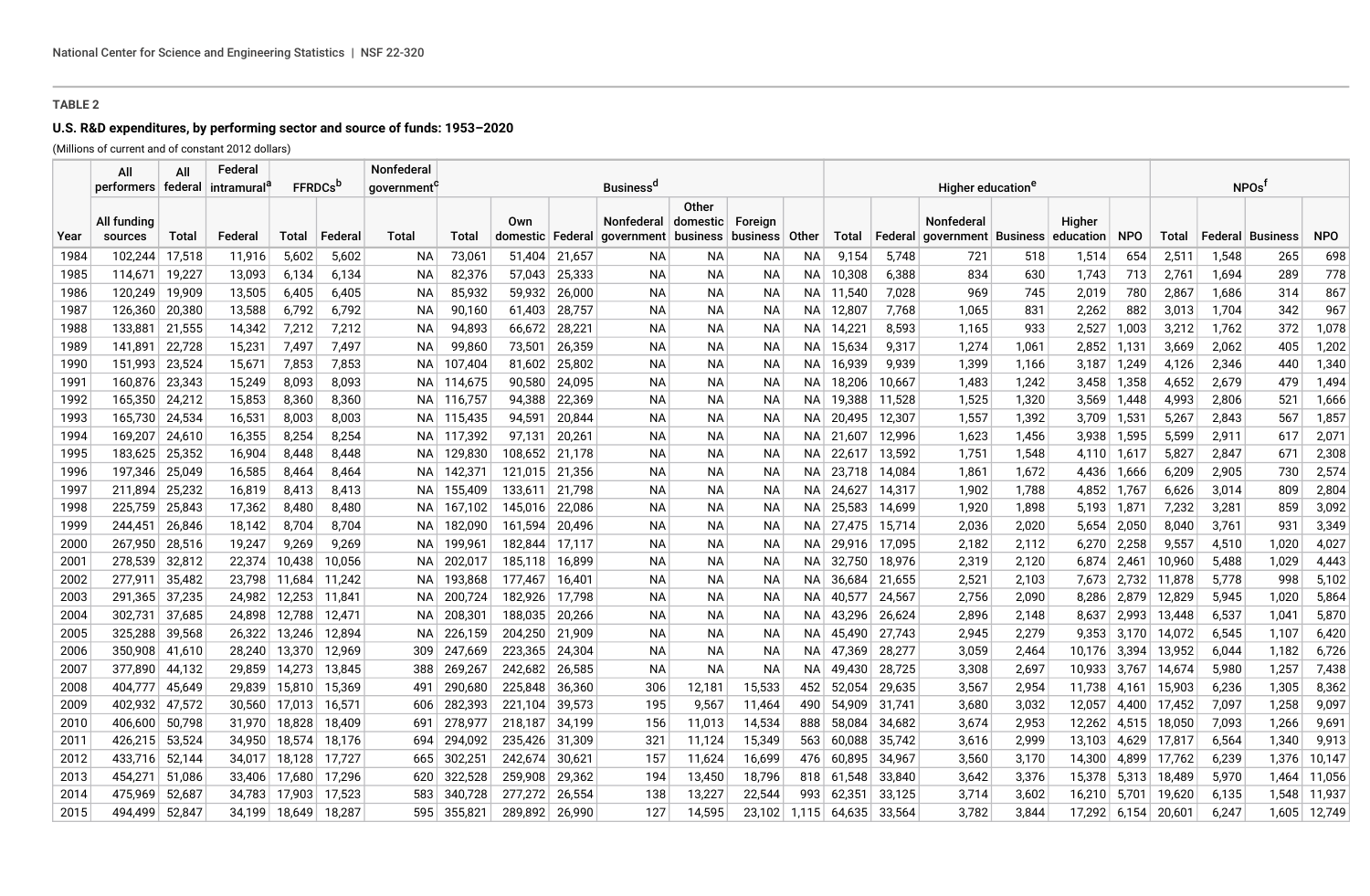# **U.S. R&D expenditures, by performing sector and source of funds: 1953–2020**

(Millions of current and of constant 2012 dollars)

|      | All                  | All    | Federal       |                            |         | Nonfederal |         |                  |        |                             |                           |           |           |            |        |                                 |       |                   |            |        |        |                    |            |
|------|----------------------|--------|---------------|----------------------------|---------|------------|---------|------------------|--------|-----------------------------|---------------------------|-----------|-----------|------------|--------|---------------------------------|-------|-------------------|------------|--------|--------|--------------------|------------|
|      | performers   federal |        | ∣ intramural' | <b>FFRDCs</b> <sup>p</sup> |         | government |         |                  |        | <b>Business<sup>a</sup></b> |                           |           |           |            |        | Higher education <sup>e</sup>   |       | NPOs <sup>1</sup> |            |        |        |                    |            |
|      | All funding          |        |               |                            |         |            |         | Own              |        | <b>Nonfederal</b>           | Other<br>domestic Foreign |           |           |            |        | Nonfederal                      |       | <b>Higher</b>     |            |        |        |                    |            |
| Year | sources              | Total  | Federal       | Total                      | Federal | Total      | Total   | domestic Federal |        | qovernment                  | business   business       |           | Other     | Total      |        | Federal   government   Business |       | education         | <b>NPO</b> | Total  |        | Federal   Business | <b>NPO</b> |
| 2016 | 521,700              | 51,187 | 31,762        | 19,424                     | 19,059  | 620        | 379,529 | 310,391          | 24,154 | 195                         | 14,649                    | 29,017    | 1,123     | 67,792     | 34,688 | 3,937                           | 4,049 | 18,415            | 6,704      | 22,573 | 8,257  | 1,993              | 12,323     |
| 2017 | 554,012              | 52,553 | 32,231        | 20,322                     | 19,943  | 632        | 405,792 | 324,177          | 24,974 | 142                         | 17,729                    | 37,913    |           | 856 71,115 | 36,008 | 4,057                           | 4,284 | 19,554            | 7,214      | 23,921 | 8,218  | 2,071              | 13,632     |
| 2018 | 604,837              | 58,356 | 36,793        | 21,563                     | 21,163  | 643        | 445,563 | 357,862          | 25,192 | 120                         | 19,283                    | 42,057    | 1,049     | 74.914     | 37,758 | 4,224                           | 4,586 | 20,679            | 7,668      | 25,361 | 8,451  | 2,189              | 14,721     |
| 2019 | 666,875              | 62,802 | 39,870        | 22,932                     | 22,538  | 675        | 498,175 | 405,960          | 22,653 | 169                         | 21,673                    | 46,809    | 911       | 78,176     | 39,556 | 4,364                           | 4,808 | 21,559            | 7,889      | 27,048 | 8,900  | 2,347              | 15,800     |
| 2020 | 707,967              | 65,685 | 41.936        | 23,749                     | 23,365  | 696        | 531.941 | 436,135          | 20,996 | 180                         | 23,312                    | 50,339    | 979       | 81.111     | 40.919 | 4.458                           | 5,002 | 22,604            | 8,128      | 28,533 | 10,304 | 2.444              | 15,786     |
|      |                      |        |               |                            |         |            |         |                  |        |                             | Constant 2012 \$millions  |           |           |            |        |                                 |       |                   |            |        |        |                    |            |
| 1953 | 35,738               | 7,937  | 7,030         | 907                        | 907     | NА         | 25,141  | 15,237           | 9,904  | <b>NA</b>                   | NА                        | ΝA        | NА        | 1,887      | 1,032  | 274                             | 142   | 253               | 187        | 772    | 398    | 180                | 194        |
| 1954 | 38,573               | 7,735  | 6,606         | 1,129                      | 1,129   | <b>NA</b>  | 27,932  | 15,922           | 12,010 | ΝA                          | NA.                       | ΝA        | NА        | 2,066      | 1,129  | 305                             | 161   | 271               | 199        | 841    | 415    | 213                | 213        |
| 1955 | 41,735               | 8,715  | 6,566         | 2,149                      | 2,149   | <b>NA</b>  | 29,825  | 16,600           | 13,226 | ΝA                          | NА                        | NA        | NА        | 2,308      | 1,289  | 337                             | 182   | 283               | 216        | 887    | 435    | 236                | 216        |
| 1956 | 55,467               | 11,037 | 7,377         | 3,661                      | 3,661   | <b>NA</b>  | 40,926  | 21,383           | 19,543 | ΝA                          | NА                        | NA        | NА        | 2,551      | 1,442  | 369                             | 206   | 300               | 235        | 953    | 463    | 241                | 248        |
| 1957 | 62,586               | 12,535 | 8,193         | 4,343                      | 4,343   | <b>NA</b>  | 46,263  | 21,451           | 24,812 | ΝA                          | NА                        | NA        | <b>NA</b> | 2,735      | 1,525  | 404                             | 231   | 322               | 253        | 1.052  | 496    | 234                | 322        |
| 1958 | 67,414               | 13,359 | 9,304         | 4,055                      | 4,055   | NA.        | 49,817  | 22,420           | 27,398 | ΝA                          | NА                        | ΝA        | NA        | 3,033      | 1,729  | 445                             | 241   | 343               | 275        | 1,204  | 587    | 235                | 383        |
| 1959 | 76,086               | 15,047 | 10,241        | 4,807                      | 4,807   | <b>NA</b>  | 56,046  | 24,264           | 31,782 | NA                          | NА                        | NA        | ΝA        | 3,570      | 2,166  | 490                             | 241   | 372               | 302        | 1,422  | 758    | 256                | 408        |
| 1960 | 82,408               | 16,291 | 10,822        | 5,469                      | 5,469   | <b>NA</b>  | 60,296  | 26,614           | 33,682 | ΝA                          | NА                        | NA        | NА        | 4,234      | 2,720  | 541                             | 240   | 403               | 331        | 1,587  | 890    | 288                | 409        |
| 1961 | 86,615               | 18,279 | 11,817        | 6,462                      | 6,462   | <b>NA</b>  | 61,571  | 27,761           | 33,810 | ΝA                          | <b>NA</b>                 | <b>NA</b> | NА        | 4,957      | 3,310  | 598                             | 238   | 443               | 369        | 1,808  | 1,005  | 291                | 511        |
| 1962 | 91,874               | 19,058 | 12,853        | 6,205                      | 6,205   | <b>NA</b>  | 64,851  | 29,549           | 35,302 | ΝA                          | <b>NA</b>                 | <b>NA</b> | NА        | 5,832      | 4,034  | 658                             | 238   | 494               | 408        | 2,133  | 1,175  | 317                | 640        |
| 1963 | 101,759              | 21,590 | 14,861        | 6,729                      | 6,729   | NA         | 70,956  | 31,133           | 39,823 | ΝA                          | <b>NA</b>                 | <b>NA</b> | <b>NA</b> | 6,842      | 4,870  | 726                             | 235   | 558               | 453        | 2,370  | 1,359  | 319                | 691        |
| 1964 | 109,296              | 24,387 | 16,967        | 7,421                      | 7,421   | NA         | 74,659  | 33,138           | 41,520 | ΝA                          | <b>NA</b>                 | NA        | NА        | 7,864      | 5,693  | 787                             | 232   | 649               | 503        | 2,386  | 1,430  | 315                | 641        |
| 1965 | 113,794              | 24,576 | 17,736        | 6,841                      | 6,841   | ΝA         | 77,606  | 36,213           | 41,393 | ΝA                          | <b>NA</b>                 | NA        | NA.       | 8,959      | 6,557  | 840                             | 233   | 764               | 565        | 2,652  | 1,607  | 348                | 697        |
| 1966 | 120,642              | 24,730 | 18,081        | 6,649                      | 6,649   | <b>NA</b>  | 83,042  | 39,441           | 43,601 | ΝA                          | <b>NA</b>                 | NA        | <b>NA</b> | 9,937      | 7,297  | 875                             | 246   | 899               | 620        | 2,932  | 1,796  | 383                | 754        |
| 1967 | 124.005              | 25,415 | 18,298        | 7,117                      | 7,117   | <b>NA</b>  | 84,802  | 42,597           | 42,204 | ΝA                          | NA.                       | NA        | NA.       | 10,809     | 7,917  | 892                             | 274   | 1,060             | 667        | 2,980  | 1,816  | 393                | 770        |
| 1968 | 125,661              | 24,807 | 17,818        | 6,990                      | 6,990   | <b>NA</b>  | 86,676  | 45,182           | 41,494 | ΝA                          | NА                        | NA        |           | NA 11,141  | 8,080  | 940                             | 293   | 1,123             | 706        | 3,036  | 1,854  | 413                | 769        |
| 1969 | 126,251              | 25,401 | 18,407        | 6,994                      | 6,994   | ΝA         | 86,662  | 47,872           | 38,790 | NA                          | NA.                       | ΝA        |           | NA 11,073  | 7,885  | 1,010                           | 294   | 1,132             | 753        | 3,116  | 1,882  | 452                | 782        |
| 1970 | 121,194              | 25,757 | 19,162        | 6,595                      | 6,595   | <b>NA</b>  | 81,164  | 47,460           | 33,704 | ΝA                          | NA.                       | ΝA        |           | NA 11,152  | 7,775  | 1,093                           | 302   | 1,193             | 789        | 3,121  | 1,889  | 438                | 793        |
| 1971 | 118,327              | 25,680 | 19,356        | 6,324                      | 6,324   | <b>NA</b>  | 78,275  | 46,775           | 31,501 | ΝA                          | NA.                       | NA        |           | NA 11,261  | 7,725  | 1,150                           | 316   | 1,271             | 799        | 3,111  | 1,872  | 430                | 808        |
| 1972 | 120,958              | 26,130 | 19,678        | 6,452                      | 6,452   | <b>NA</b>  | 79,981  | 48,547           | 31,434 | ΝA                          | NA.                       | ΝA        |           | NA 11,603  | 7,954  | 1,187                           | 332   | 1,311             | 819        | 3,243  | 1,984  | 425                | 833        |
| 1973 | 123.495              | 25,585 | 19,297        | 6,288                      | 6,288   | <b>NA</b>  | 82,607  | 52.284           | 30,323 | ΝA                          | NA.                       | ΝA        |           | NA 11,784  | 8.014  | 1,201                           | 359   | 1,373             | 838        | 3,519  | 2,258  | 419                | 842        |
| 1974 | 122,118              | 25,319 | 18,788        | 6,531                      | 6,531   | ΝA         | 81,410  | 53,691           | 27,719 | ΝA                          | NА                        | NΑ        |           | NA 11,773  | 7,907  | 1,170                           | 383   | 1,440             | 873        | 3,617  | 2,337  | 418                | 861        |
| 1975 | 119,507              | 25,396 | 18,632        | 6,764                      | 6,764   | ΝA         | 78,596  | 52,203           | 26,393 | ΝA                          | NA.                       | NA        |           | NA 11,959  | 8,041  | 1,166                           | 395   | 1,446             | 911        | 3,556  | 2,261  | 416                | 879        |
| 1976 | 125,226              | 26,327 | 18,704        | 7,623                      | 7,623   | ΝA         | 82,903  | 55,368           | 27,535 | ΝA                          | NA.                       | ΝA        |           | NA 12,380  | 8,317  | 1,172                           | 416   | 1,524             | 951        | 3,616  | 2,258  | 429                | 928        |
| 1977 | 129.570              | 26,656 | 18,571        | 8,085                      | 8,085   | <b>NA</b>  | 86,294  | 57,822           | 28,472 | ΝA                          | NА                        | NA        | NA.       | 12,994     | 8,648  | 1,178                           | 462   | 1,700             | 1,006      | 3.628  | 2,213  | 440                | 975        |
| 1978 | 136.085              | 28,346 | 19.447        | 8.899                      | 8.899   | <b>NA</b>  | 90,004  | 61.773           | 28,231 | ΝA                          | NA                        | ΝA        | NA I      | 13,954     | 9.297  | 1.237                           | 507   | 1.897             | 1,015      | 3.781  | 2,318  | 447                | 1,015      |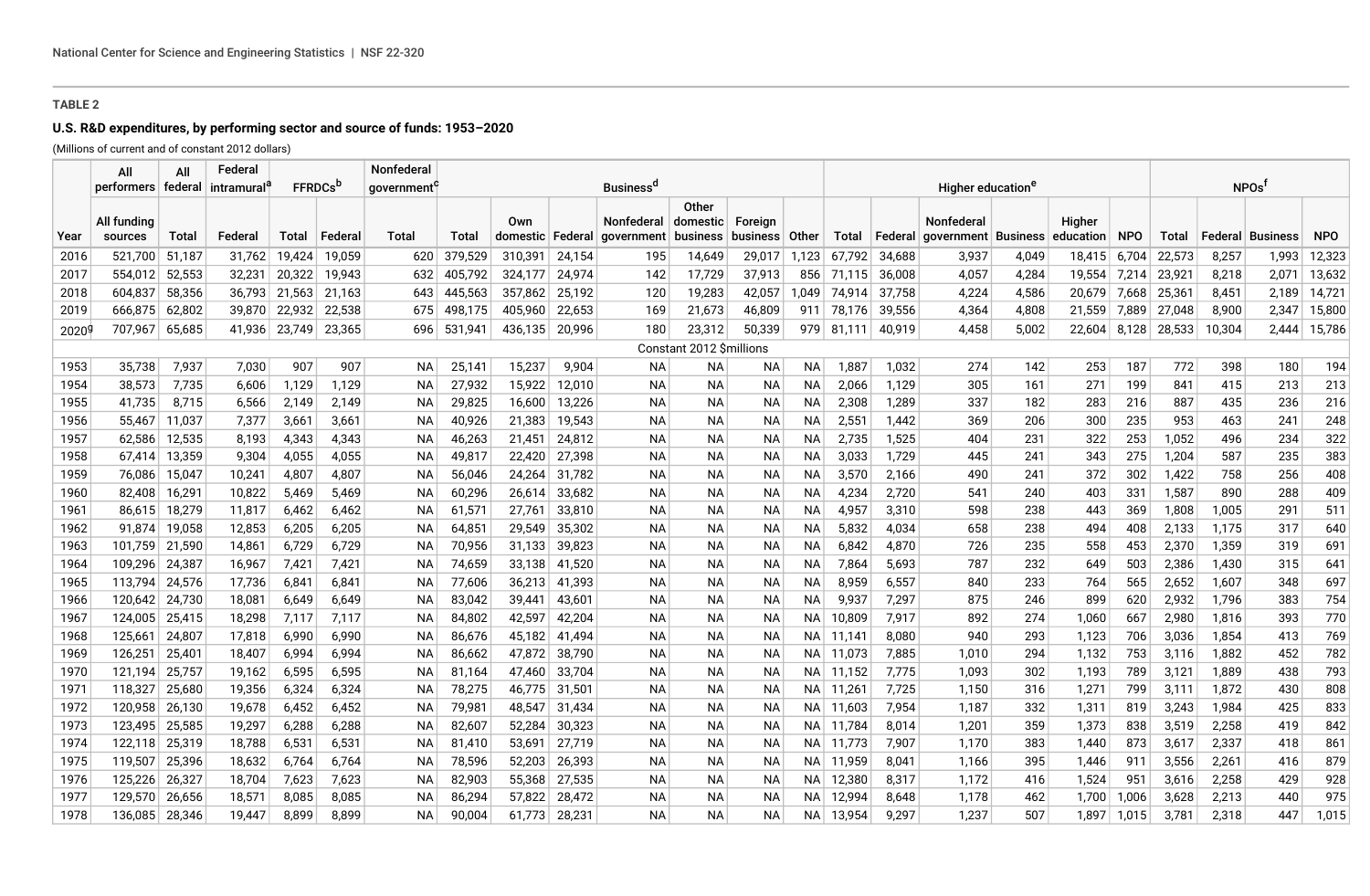# **U.S. R&D expenditures, by performing sector and source of funds: 1953–2020**

(Millions of current and of constant 2012 dollars) Federal Tradental

|      | All<br>performers   federal   intramural <sup>e</sup> | All    | Federal |                 | <b>FFRDCs</b> <sup>D</sup> | <b>Nonfederal</b><br>Business <sup>a</sup><br>government <sup>c</sup> |         |                           |        |                                                                     |           |           |       |                     |         | Higher education <sup>e</sup>         |       | NPOs <sup>1</sup>   |               |        |       |                  |            |
|------|-------------------------------------------------------|--------|---------|-----------------|----------------------------|-----------------------------------------------------------------------|---------|---------------------------|--------|---------------------------------------------------------------------|-----------|-----------|-------|---------------------|---------|---------------------------------------|-------|---------------------|---------------|--------|-------|------------------|------------|
| Year | All funding<br>sources                                | Total  | Federal | Total           | Federal                    | Total                                                                 | Total   | Own<br>domestic   Federal |        | Nonfederal   domestic   Foreign<br>qovernment   business   business | Other     |           | Other | Total               | Federal | Nonfederal<br>  government   Business |       | Higher<br>education | <b>NPO</b>    | Total  |       | Federal Business | <b>NPO</b> |
| 1979 | 142,839                                               | 28,470 | 19,271  | 9,200           | 9,200                      | NA.                                                                   | 95,594  | 66,309                    | 29,285 | NA.                                                                 | NА        | ΝA        |       | NA 14,739           | 9,925   | 1,242                                 | 553   | 2,025               | 994           | 4,035  | 2,541 | 449              | 1,045      |
| 1980 | 149,562                                               | 28,109 | 18,524  | 9,585           | 9,585                      | NA.                                                                   | 102,260 | 72,094                    | 30,166 | <b>NA</b>                                                           | <b>NA</b> | ΝA        |       | NA 15,270           | 10,254  | 1,227                                 | 623   | 2,175               | 991           | 3,923  | 2,406 | 448              | 1,069      |
| 1981 | 156,232                                               | 28,090 | 18,595  | 9,494           | 9,494                      | NA.                                                                   | 108,974 | 76,564                    | 32,410 | ΝA                                                                  | <b>NA</b> | ΝA        |       | NA 15,312           | 10,091  | 1,256                                 | 679   | 2,285               | 1,001         | 3,856  | 2,322 | 445              | 1,088      |
| 1982 | 164,350                                               | 28,626 | 19,338  | 9,288           | 9,288                      | NA.                                                                   | 116,353 | 81,628                    | 34,725 | <b>NA</b>                                                           | NА        | ΝA        |       | NA 15,474           | 9,929   | 1,264                                 | 739   | 2,456 1,086         |               | 3,897  | 2,298 | 456              | 1,143      |
| 1983 | 176.179                                               | 31,025 | 21,211  | 9,814           | 9,814                      | NA.                                                                   | 124,732 | 87,332                    | 37.400 | ΝA                                                                  | <b>NA</b> | ΝA        |       | NA 16,161           | 10,205  | 1,289                                 | 846   | $2,657$ 1,164       |               | 4,261  | 2,557 | 478              | 1,226      |
| 1984 | 193,284                                               | 33,116 | 22,526  | 10,591          | 10,591                     | NA.                                                                   | 138,117 | 97.176                    | 40,941 | ΝA                                                                  | NA.       | ΝA        |       | NA 17,304           | 10,865  | 1,363                                 | 978   | 2,862 1,235         |               | 4,747  | 2,926 | 502              | 1,319      |
| 1985 | 210,131                                               | 35,232 |         | 23,992 11,240   | 11,240                     | NA.                                                                   | 150,952 | 104,530                   | 46,422 | ΝA                                                                  | NА        | ΝA        |       | NA 18,888           | 11,706  | 1,527                                 | 1,154 | $3,194$ 1,307       |               | 5,059  | 3,104 | 529              | 1,426      |
| 1986 | 216,004                                               | 35,763 |         | 24,258   11,505 | 11,505                     | NA.                                                                   | 154,361 | 107,657                   | 46,704 | ΝA                                                                  | <b>NA</b> | NA        |       | NA 20,729           | 12,624  | 1,741                                 | 1,338 | 3,626 1,401         |               | 5,151  | 3,028 | 564              | 1,558      |
| 1987 | 221,505 35,725                                        |        |         | 23,820 11,905   | 11,905                     | NA.                                                                   | 158,047 | 107,637                   | 50,410 | ΝA                                                                  | NА        | ΝA        |       | NA 22,450           | 13,617  | 1,866                                 | 1,457 | 3,965 1,545         |               | 5,282  | 2,988 | 599              | 1,695      |
| 1988 | 226.693                                               | 36,497 | 24,285  | 12,212          | 12,212                     | NA.                                                                   | 160.677 | 112,892                   | 47,785 | ΝA                                                                  | NА        | ΝA        |       | NA 24.080           | 14,550  | 1,973                                 | 1,580 | 4,279               | 1,698         | 5.439  | 2,984 | 630              | 1,826      |
| 1989 | 231,189                                               | 37,032 |         | 24,816 12,216   | 12,216                     | NA.                                                                   | 162,706 | 119,758                   | 42,948 | ΝA                                                                  | NА        | ΝA        |       | NA 25,473           | 15,180  | 2,076                                 | 1,728 | 4,647 1,843         |               | 5,978  | 3,360 | 659              | 1,959      |
| 1990 | 238.716                                               | 36,946 | 24,613  | 12,333          | 12,333                     | NA.                                                                   | 168,686 | 128,162                   | 40,524 | ΝA                                                                  | NА        | ΝA        |       | NA 26.604           | 15,610  | 2,197                                 | 1,831 | 5,005 1,962         |               | 6.480  | 3,684 | 691              | 2,105      |
| 1991 | 244,403                                               | 35,462 | 23,167  | 12,295          | 12,295                     | NA.                                                                   | 174,215 | 137,609                   | 36,605 | NA                                                                  | ΝA        | ΝA        |       | NA 27,659           | 16,205  | 2,252                                 | 1,886 | 5,253               | 2,063         | 7,067  | 4,070 | 728              | 2,270      |
| 1992 | 245,602                                               | 35,964 |         | 23,547 12,417   | 12,417                     | NA.                                                                   | 173,425 | 140,199                   | 33,226 | ΝA                                                                  | NА        | ΝA        |       | NA 28,798           | 17,122  | 2,265                                 | 1,960 | 5,300 2,150         |               | 7,416  | 4,167 | 774              | 2,474      |
| 1993 | 240,467                                               | 35,597 |         |                 | 23,985   11,612   11,612   | NA.                                                                   | 167,491 | 137,247                   | 30,244 | ΝA                                                                  | ΝA        | ΝA        |       | NA 29,737           | 17,857  | 2,259                                 | 2,019 | $5,381$ 2,221       |               | 7,643  | 4,125 | 823              | 2,695      |
| 1994 | 240,380                                               | 34,961 | 23,235  | 11,726          | 11,726                     | NA.                                                                   | 166,770 | 137,987                   | 28,783 | ΝA                                                                  | NА        | ΝA        |       | NA 30,695           | 18,462  | 2,305                                 | 2,068 | 5,594               | 2,265         | 7,954  | 4,136 | 876              | 2,941      |
| 1995 | 255,506                                               | 35,276 |         |                 | 23,521   11,755   11,755   | NA.                                                                   | 180,653 | 151.184                   | 29,468 | ΝA                                                                  | NA        | ΝA        |       | NA 31.471           | 18,913  | 2,436                                 | 2,153 | 5.719               | 2,249         | 8,108  | 3,962 | 934              | 3,212      |
| 1996 | 269,662                                               | 34,227 |         |                 | 22,662 11,565 11,565       | NA.                                                                   | 194,541 | 165,360                   | 29,182 | ΝA                                                                  | ΝA        | ΝA        |       | NA 32,409           | 19,245  | 2,543                                 | 2,284 |                     | $6,061$ 2,276 | 8,485  | 3,970 | 998              | 3,517      |
| 1997 | 284,628                                               | 33,894 |         | 22,592 11,301   | 11,301                     | NA.                                                                   | 208,754 | 179,474                   | 29,280 | ΝA                                                                  | NА        | ΝA        |       | NA 33,080           | 19,232  | 2,555                                 | 2,402 | 6,517 2,374         |               | 8,901  | 4,049 | 1,086            | 3,766      |
| 1998 | 299.880                                               | 34,327 |         | 23,063 11,264   | 11,264                     | NA.                                                                   | 221,965 | 192,628                   | 29,337 | ΝA                                                                  | NA        | ΝA        |       | NA 33,982           | 19,525  | 2,551                                 | 2,522 |                     | 6,898 2,486   | 9,606  | 4,358 | 1,141            | 4,107      |
| 1999 | 320,086                                               | 35,152 |         | 23,755 11,397   | 11,397                     | NA.                                                                   | 238,430 | 211,592                   | 26,838 | ΝA                                                                  | NА        | ΝA        |       | NA 35,975           | 20,576  | 2,667                                 | 2,646 |                     | 7,403 2,684   | 10,528 | 4,924 | 1,219            | 4,385      |
| 2000 | 343.413                                               | 36,547 |         | 24.667 11.879   | 11.879                     | NA.                                                                   | 256,276 | 234,339                   | 21.938 | ΝA                                                                  | ΝA        | NA        |       | NA 38,341           | 21.910  | 2,797                                 | 2,706 | 8.035               | 2,894         | 12.248 | 5,780 | 1,307            | 5,161      |
| 2001 | 349,122                                               | 41,127 | 28,044  | 13,083          | 12,604                     | NA.                                                                   | 253,209 | 232,028                   | 21,181 | ΝA                                                                  | NА        | ΝA        |       | NA 41,049           | 23,785  | 2,907                                 | 2,657 |                     | 8,615 3,085   | 13,738 | 6,879 | 1,290            | 5,569      |
| 2002 | 342,991                                               | 43,791 | 29,370  | 14,420          | 13,874                     | NA.                                                                   | 239,267 | 219,025                   | 20,242 | ΝA                                                                  | NА        | ΝA        |       | NA 45,274           | 26,726  | 3,111                                 | 2,596 |                     | 9,470 3,372   | 14,659 | 7,131 | 1,232            | 6,296      |
| 2003 | 352,632                                               | 45,065 | 30,235  | 14,830          | 14,331                     | NA.                                                                   | 242,93' | 221.391                   | 21,540 | ΝA                                                                  | NА        | NA        |       | NA 49.109           | 29,732  | 3,335                                 | 2,530 | 10,028              | 3,484         | 15,527 | 7,195 | 1,235            | 7,097      |
| 2004 | 356,811                                               | 44,418 | 29,345  | 15,072          | 14,698                     | NA.                                                                   | 245,512 | 221,626                   | 23,886 | ΝA                                                                  | NА        | ΝA        |       | NA 51,031           | 31,380  | 3,413                                 | 2,531 | 10,179 3,527        |               | 15,851 | 7,704 | 1,227            | 6,919      |
| 2005 | 371.742                                               | 45,218 | 30.081  | 15,137          | 14.735                     | NA.                                                                   | 258,456 | 233.419                   | 25,038 | ΝA                                                                  | NA.       | NA        |       | NA 51,986           | 31,704  | 3,366                                 | 2,604 | 10,688 3,623        |               | 16,081 | 7,479 | 1,265            | 7,337      |
| 2006 | 389,015                                               | 46,128 | 31,306  | 14,822          | 14,377                     | 342                                                                   | 274,565 | 247,621                   | 26,943 | ΝA                                                                  | NA.       | ΝA        | NA I  | 52,513              | 31,347  | 3,391                                 | 2,731 | 11,281              | 3,762         | 15,467 | 6,700 | 1,310            | 7,457      |
| 2007 | 407.906                                               | 47,637 | 32.231  | 15,407          | 14,945                     | 419                                                                   | 290,655 | 261.958                   | 28,697 | ΝA                                                                  | <b>NA</b> | <b>NA</b> | NA I  | 53,356              | 31,006  | 3,571                                 | 2,911 | 11,801              | 4,066         | 15,839 | 6,455 | 1,356            | 8,028      |
| 2008 | 428,705                                               | 48,347 | 31,603  | 16,744          | 16,277                     | 520                                                                   | 307,863 | 239.199                   | 38,509 | 324                                                                 | 12,901    | 16,451    | 479   | 55,132              | 31,387  | 3,778                                 | 3,128 | 12,431              | 4,407         | 16,843 | 6,604 | 1,382            | 8,857      |
| 2009 | 424,033                                               | 50,064 | 32,160  | 17,904          | 17,438                     | 637                                                                   | 297,182 | 232,683                   | 41,645 | 205                                                                 | 10,068    | 12,064    | 721   | 57,785              | 33,403  | 3,872                                 | 3,191 | 12,688              | 4,631         | 18,366 | 7,469 | 1,323            | 9,573      |
| 2010 | 422,811                                               | 52,824 |         | 33,245 19,579   | 19.143                     | 719                                                                   | 290.100 | 226,886                   | 35,563 | 162                                                                 | 11,452    | 15,113    |       | $1.086 \mid 60.400$ | 36,064  | 3.820                                 | 3,070 | 12.750 4.694        |               | 18,769 | 7,376 | 1,316            | 10,077     |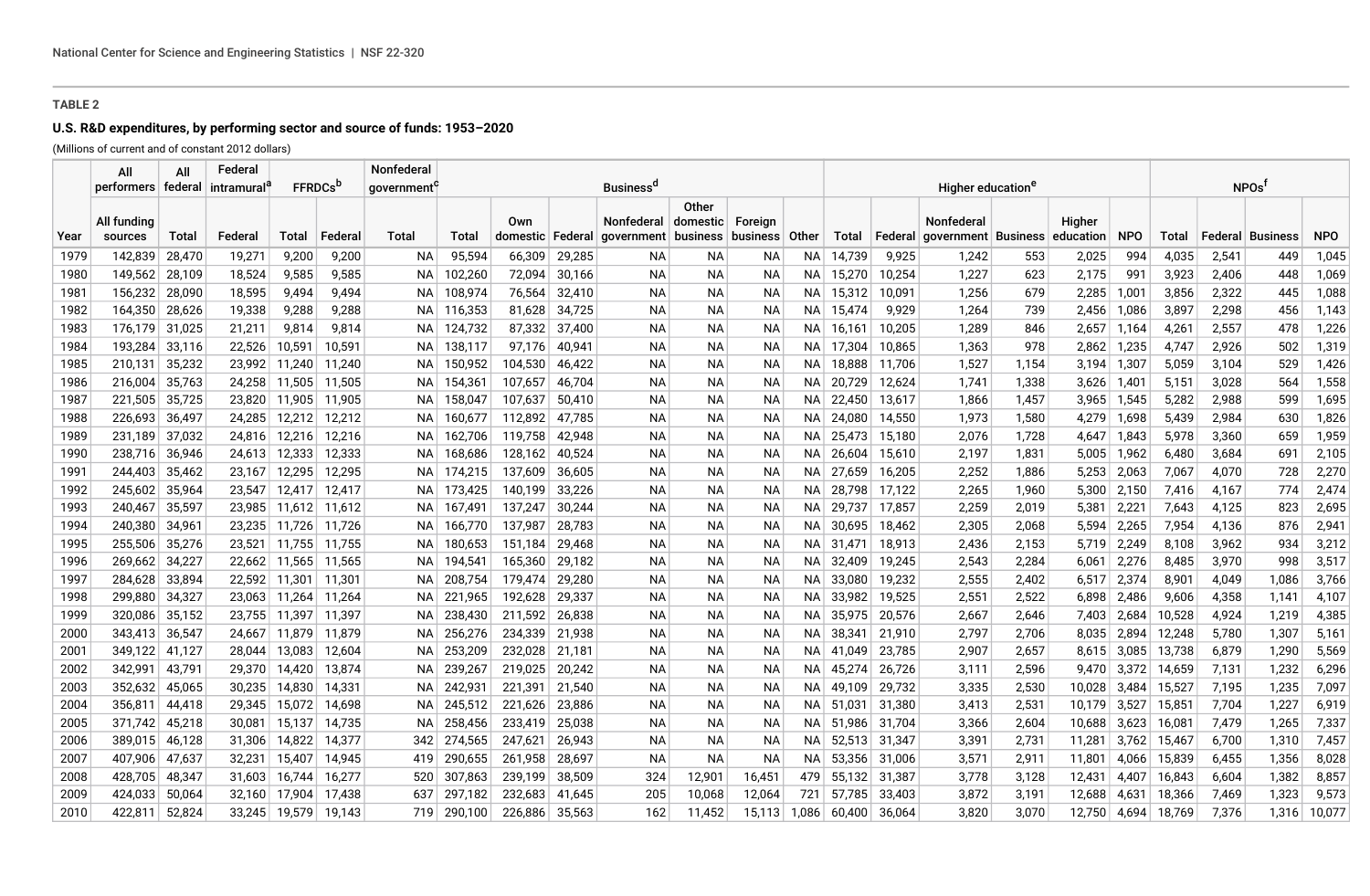### **U.S. R&D expenditures, by performing sector and source of funds: 1953–2020**

(Millions of current and of constant 2012 dollars)

|                   | All                    | All     | Federal    |        |                            | Nonfederal |         |                         |        |                                                        |        |          |       |        |         |                               |       |                              |            |        |         |                   |            |  |
|-------------------|------------------------|---------|------------|--------|----------------------------|------------|---------|-------------------------|--------|--------------------------------------------------------|--------|----------|-------|--------|---------|-------------------------------|-------|------------------------------|------------|--------|---------|-------------------|------------|--|
|                   | performers             | federal | intramural |        | <b>FFRDCs</b> <sup>D</sup> | qovernment |         |                         |        | <b>Business<sup>a</sup></b>                            |        |          |       |        |         | Higher education <sup>e</sup> |       |                              |            |        |         | NPOs <sup>t</sup> |            |  |
| Year              | All funding<br>sources | Total   | Federal    | Total  | Federal                    | Total      | Total   | Own<br>domestic Federal |        | Nonfederal domestic Foreign<br>  government   business | Other  | business | Other | Total  | Federal | Nonfederal<br>qovernment      |       | Higher<br>Business education | <b>NPO</b> | Total  | Federal | Business          | <b>NPO</b> |  |
| 2011              | 434,187                | 54,525  | 35,604     | 18,921 | 18,516                     | 707        | 299,593 | 239,830                 | 31,895 | 327                                                    | 11,332 | 15,636   | 901   | 61,211 | 36,410  | 3,683                         | 3,055 | 13,348                       | 4,716      | 18,150 | 6,687   | 1,365             | 10,098     |  |
| 2012              | 433,716                | 52,144  | 34,017     | 18,128 | 17,727                     | 665        | 302,251 | 242,674                 | 30,621 | 157                                                    | 11,624 | 16,699   | 633   | 60,895 | 34,967  | 3,560                         | 3,170 | 14,300                       | 4,899      | 17,762 | 6,239   | 1,376             | 10,147     |  |
| 2013              | 446.452                | 50,207  | 32,831     | 17,376 | 16.999                     | 609        | 316,977 | 255.435                 | 28.857 | 191                                                    | 13,219 | 18,472   | 995   | 60.488 | 33.258  | 3,579                         | 3,317 | 15,113                       | 5,221      | 18.171 | 5,867   | 1,438             | 10,865     |  |
| 2014              | 459,193                | 50,830  | 33,557     | 17,272 | 16,905                     | 563        | 328,719 | 267,499                 | 25,618 | 133                                                    | 12,761 | 21,749   | 1,091 | 60,153 | 31,957  | 3,583                         | 3,475 | 15,639                       | 5,500      | 18,928 | 5,919   | 1,493             | 11,516     |  |
| 2015              | 472,344                | 50,480  | 32,666     | 17,813 | 17.467                     | 568        | 339,879 | 276.904                 | 25.781 | 121                                                    | 13,941 | 22.067   | 1.186 | 61.739 | 32,060  | 3,613                         | 3,672 | 16,517                       | 5,878      | 19.678 | 5,967   | 1,533             | 12,178     |  |
| 2016              | 493,381                | 48,408  | 30,038     | 18,370 | 18,024                     | 586        | 358,928 | 293,542                 | 22,843 | 184                                                    | 13,854 | 27,442   | 1,246 | 64,112 | 32,805  | 3,723                         | 3,829 | 17,415                       | 6,340      | 21,347 | 7,809   | 1,884             | 11,654     |  |
| 2017              | 514,181                | 48,774  | 29,914     | 18,861 | 18,510                     | 587        | 376,617 | 300,870                 | 23.178 | 132                                                    | 16,455 | 35,187   | 926   | 66,002 | 33.419  | 3,765                         | 3,976 | 18.148                       | 6,695      | 22,201 | 7,627   | 1,922             | 12,652     |  |
| 2018              | 548,252                | 52,897  | 33,351     | 19,546 | 19,183                     | 583        | 403,879 | 324,382                 | 22,835 | 109                                                    | 17,479 | 38,123   | 1,060 | 67,906 | 34,225  | 3,829                         | 4,157 | 18,744                       | 6,950      | 22,988 | 7,660   | 1,985             | 13,344     |  |
| 2019              | 593,865                | 55,926  | 35,505     | 20,421 | 20,070                     | 601        | 443.634 | 361,515                 | 20,173 | 150                                                    | 19,300 | 41,684   | 962   | 69,617 | 35,225  | 3,886                         | 4,282 | 19,198                       | 7,025      | 24,086 | 7,925   | 2,090             | 14,070     |  |
| 2020 <sup>g</sup> | 622,951                | 57,797  | 36,900     | 20,897 | 20,559                     | 613        | 468,063 | 383,762                 | 18,475 | 158                                                    | 20,513 | 44,294   | 861   | 71,371 | 36,005  | 3,923                         | 4,402 | 19,890                       | 7,152      | 25,107 | 9,067   | 2,150             | 13,890     |  |

#### NA = not available.

FFRDC = federally funded R&D center; NPO = nonprofit organization.

a Includes expenditures for federal intramural R&D as well as costs associated with administering extramural R&D procurements. Beginning in 2016, the data on federal intramural R&D explicitly exclude expenditures for prepr development. (Preproduction development is nonexperimental work on a product or system before it goes into full production. For example, activities and programs that are categorized as Operational Systems Development in the Department of Defense's Research, Development, Test and Evaluation [RDT&E] budget activity structure.) This change aligns the federal intramural R&D data with the U.S. Office of Management and Budget's recent clarification definition of R&D. In 2016–18, this intramural preproduction development totaled in the range of \$5–\$7 billion each year.

<sup>b</sup> The R&D expenditures of FFRDCs are chiefly federally funded; the small remainder (\$394 million of the \$22.9 billion total in 2019) reflects funding from state or local government, businesses, NPOs, and other sources. P data did not distinguish federal and nonfederal funding for FFRDC R&D and are reported as all federal funding: in 2001 and forward, the data provide detail on federal and nonfederal sources of funding (see table 6). The da reflect the R&D performance of only university-administered FFRDCs. In 1953-54, the R&D performance and funding of industry-administered FFRDCs were not separately reported but are included instead in the business R&D data these years. Similarly, in 1953–54, the R&D performance and funding for nonprofit-administered FFRDCs were not separately reported but are included instead in the NPO R&D data for these years.

<sup>c</sup> State intramural R&D performance includes state agency and department employees and services performed by others in support of internal R&D projects. Data on state government intramural R&D became available starting in Funding for this R&D is mainly states' own funds (\$333 million of the \$675 million total in 2019) or from the federal government (\$290 million in 2019), but other sources include other nonfederal governments (\$13 million), (\$23 million), higher education (\$4 million), or NPOs (\$12 million).

<sup>d</sup> R&D performed by companies in the domestic United States. Data for 2008–15 come from the National Center for Science and Engineering Statistics' (NCSES's) annual Business Research and Development and Innovation Survey (BRDIS), which covered all publicly or privately held companies with 5 or more employees. Data for 2016 included the BRDIS data for that year plus the data from the 2016 Business R&D and Innovation Survey-Microbusiness (BR which collected statistics on the R&D activities of companies with 1-4 employees. Data for 2017 and 2018 come from NCSES's annual Business Research and Development Survey (BRDS), which covers all publicly or privately held companies with 10 or more employees, plus the Annual Business Survey (ABS) for 2017 and 2018, which collected statistics on the R&D activities of businesses with 1–9 employees. BRDIS, BRDI-M, and ABS distinguish R&D performed and paid for by the company from R&D performed by the company but paid for by one or more others (i.e., the federal government, state or local government, domestic companies, foreign companies, foreign government other organizations inside or outside the United States). Data for 2020 are estimates based on the 2019 surveys. Prior to 2008, the data collected by the predecessor survey (the Survey of Industrial Research and Development) distinguished only federally and nonfederally funded business R&D, and, for these years, the own-funding data column includes all nonfederal sources of funding. Some business R&D performance in the United States paid for b businesses includes funding from both parent or unaffiliated businesses outside the United States (\$19.7 billion in 2019) and funding from U.S. businesses' foreign subsidiaries (\$27.1 billion in 2019). Business R&D perform by other sources includes state government, foreign government, domestic and foreign academic institutions, and all other sources in the United States and abroad.

e Before 2003, higher education R&D covered only science and engineering (S&E) fields; in 2003 and later years, R&D in non-S&E fields is also included. (Non-S&E R&D was \$1.4 billion in FY 2003 and \$4.6 billion in FY 2018.) later years, the higher education R&D data have been adjusted to eliminate double counting of R&D funds passed through from academic institutions to other academic and nonacademic (business, NPO, other) subrecipients. (In the total of pass-through funds reported was \$994 million, with \$479 million to other academic recipients and \$337 million nonacademic recipients. In FY 2019, total pass-through was \$6.711 billion, with \$3.732 billion to o